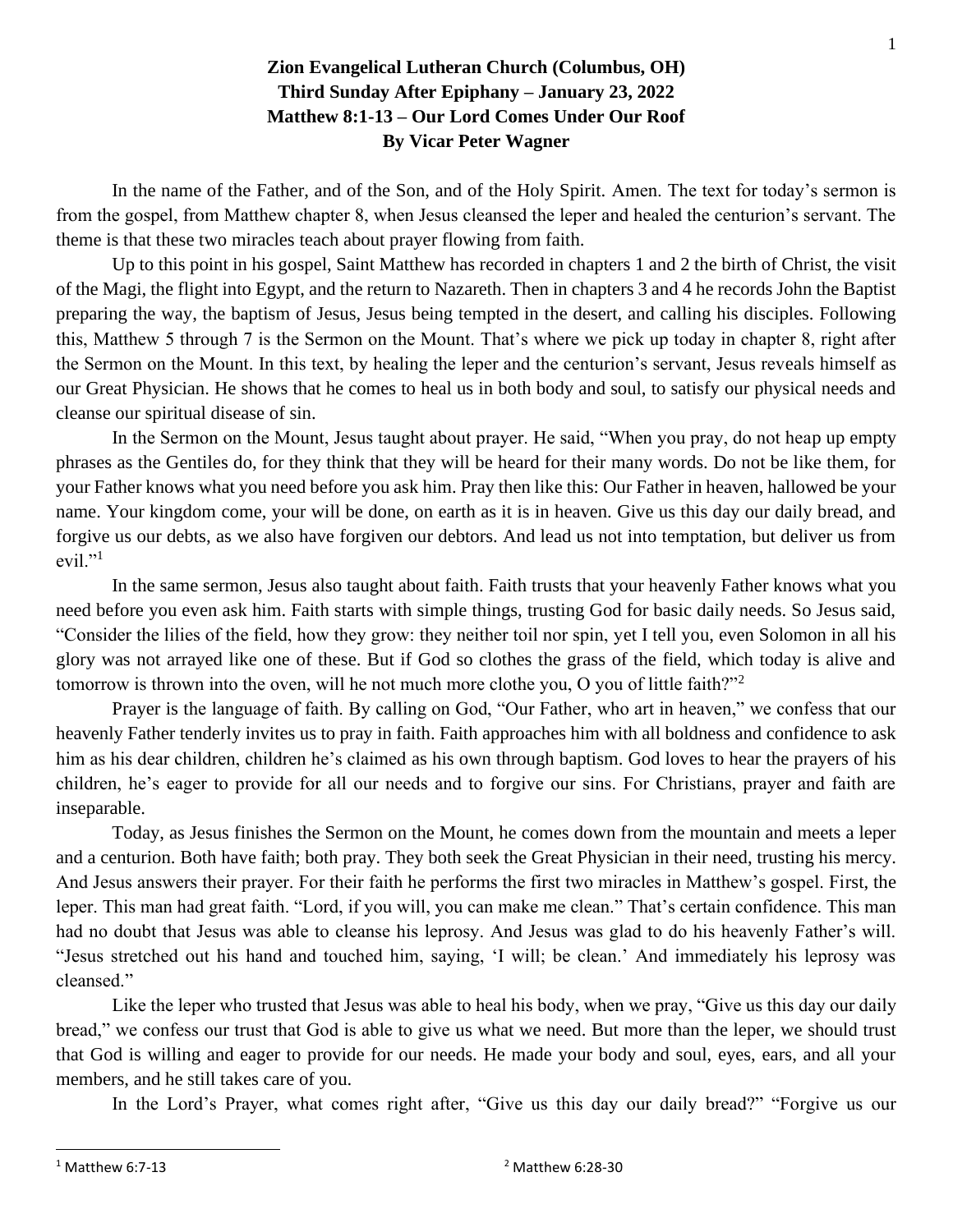trespasses." That's because although we ought to trust God for the simple things, the food, drink, and clothing we need, we daily fail to do so. We rely on ourselves, our own hard work and resources. We don't acknowledge God as the source of all we receive. And that's sin. So we need to pray for forgiveness, we need God to forgive these trespasses.

Leprosy is an external disease that indicates the spiritual wretchedness of us all. We're born in sin and we commit sin. We're as rotten at heart as the leper appeared on the surface. Apart from Jesus there is no deliverance from our sinful spiritual leprosy.

So the prayer of faith that asks for daily bread also says, "Forgive us our trespasses." When you pray for forgiveness, you entrust your salvation to Jesus Christ. Not only does he care for your bodily needs, but he has redeemed you, a lost and condemned person. He has purchased and won you from all sins, from death, and from the power of the devil; not with gold or silver, but with His holy, precious blood, and with His innocent suffering and death, to make you God's own child.

We're not worthy of such forgiving grace. When Luther explained the meaning of, "Forgive us our trespasses," he said, "We pray in this petition that our Father in heaven would not look at our sins, or deny our prayer because of them. We are neither worthy of the things for which we pray, nor have we deserved them, but we ask that he would give them all to us by grace."

We're not worthy of God's forgiving grace. Yet God both redeems us for Jesus' sake and he provides for all our daily needs. He does all this only out of fatherly, divine goodness and mercy, without any merit or worthiness in me. That's the confession of the centurion, "Lord, I am not worthy to have you come under my roof, but only say the word, and my servant will be healed." According to Luke's version of the story, the Jewish elders told Jesus that the centurion was worthy of help, since he had provided funds to build the local synagogue. But the centurion knew he was unworthy. He knew his own guilt, his sinful nature, his inner leprosy. Faith confesses unworthiness, faith offers nothing to God, it only pleads to Jesus for help and relies on his words of love and mercy.

Of ourselves, we're not righteous and we're not worthy to pray. But Jesus, the truly righteous man, prays for us. "The prayer of a righteous man – Jesus - avails much."<sup>3</sup> The one who prayed for the faith of his disciples in Gethsemane intercedes for you before the Father. He prays that your sin be put away because his blood has covered it. Jesus alone is worthy to come before the Father on your behalf. He covers you with his righteousness, his merit, his worthiness. By faith in him, God counts you as his child, he counts you worthy to pray, and he accepts your prayer.

Still, our prayers are feeble. How often does our sinful flesh keep us from prayer? How often are we apathetic in prayer, how often are we distracted? How often do we doubt that God hears us, or doubt he will act? How often do we say we'll pray for someone, but neglect to actually do it? Our prayers are few and hollow, because we are children of little faith, as Jesus said. Yet even a little faith is better than no faith at all. A little faith still approaches the Father through Jesus. The Father still hears the feeble prayer of a little faith.

The Jewish elders were right to plead on the centurion's behalf, but their petition should not have been based on his worthiness, but only on his faith. Like the centurion who pleaded for his servant, like Paul who always mentioned the churches in his prayers – like them, many of you are praying for loved ones: children, grandchildren, friends, and relatives who have no faith. You pray for them, but you feel helpless. You wonder what more you can do, what more you should say. Trust that God is the one who creates faith. Prayer is the best thing you can do. Entrust them to God's loving care, for he is faithful. He who loved the world and gave his Son for it never stops calling his wandering sheep. God will not turn a deaf ear on your prayer. Like the centurion who didn't see the results of his answered prayer right away, trust that God hears and answers your prayer.

 $3$  James 5:16